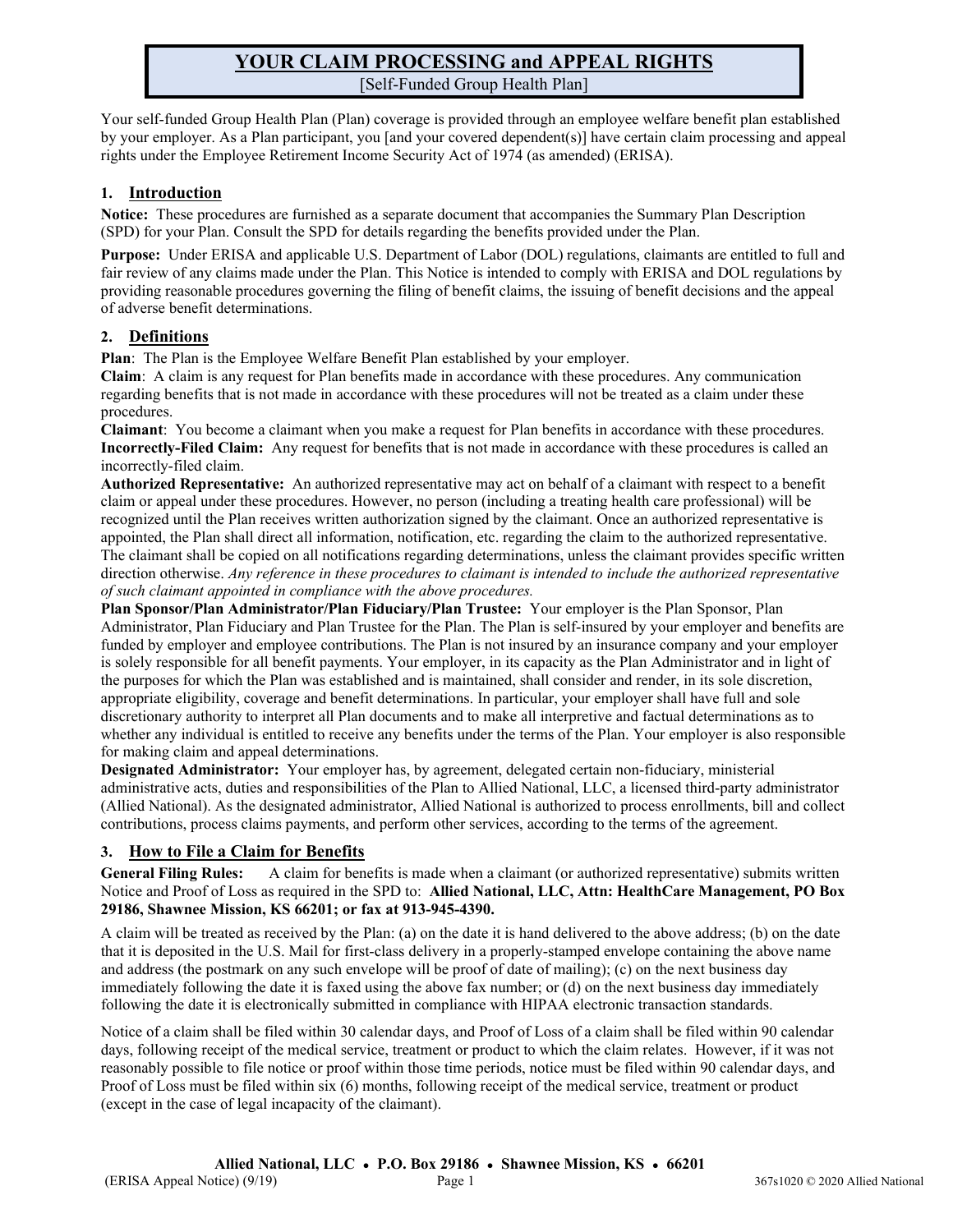**How Incorrectly-Filed Claims Are Treated**: These procedures do not apply to any request for benefits that is not made in accordance with these procedures.

#### **4. Determining Benefits**

**Timeframe:** The Plan shall determine benefits for a claim, or request any additional information needed to process an incomplete claim, within a reasonable time, but no later than 30 calendar days after receipt of the claim. The Plan issues only retrospective (post-service) claim determinations.

**When Extensions of Time Are Permitted**: Nothing prevents the claimant from voluntarily agreeing to extend the above timeframes.

**Incomplete Claims:** If any information needed to process a claim is missing, the claim shall be treated as an incomplete claim.

**How Incomplete Claims Are Treated:** If a claim is incomplete, the Plan may deny the claim or request the missing information within the 30-calendar day timeframe described above. If the Plan requests the missing information, it shall do so in writing and include a description of the missing information. The missing information must be provided within 45 calendar days. If the missing information is provided, the Plan shall determine benefits within 15 calendar days of receipt. If the missing information is not provided within the 45 calendar days, benefits may be denied or the claim may be inactivated.

#### **5. Notification of Adverse Determination by Plan**

**Written Notification:** Written notification of an adverse determination by the Plan shall be provided to the claimant.

**Content of Notification of Adverse Benefit Decision:** Written notification provided to the claimant of the Plan's adverse determination on a claim shall include the following, in a manner calculated to be understood by the claimant:

- a statement of the specific reason(s) for the determination;
- reference(s) to the specific Plan provision(s) on which the determination is based;
- a description of any additional material or information necessary to complete the required proof of loss and why such information is necessary;
- a description of the Plan procedures and time limits for appeal of the determination, and the right to obtain information about those procedures and the right to sue in federal court;
- a statement disclosing any internal rule, guidelines, protocol or similar criterion relied on in making the determination; and
- if the determination involves scientific or clinical judgment, an explanation and discussion of the scientific or clinical judgment applying the terms of the Plan to the claimant's medical circumstances.

**Definition of Adverse:** A determination on a claim is "adverse" if it is a denial, reduction or termination of, or a failure to provide or make payment (in whole or in part) for a benefit, including any such denial, reduction, termination or failure to provide or make payment that is based on a determination of a participant's or beneficiary's eligibility to participate in a plan.

#### **6. Your Right to Appeal**

**Your Right to Appeal:** A claimant has a right to appeal any adverse determination (for both coverage and benefit determinations) and to receive a full and fair review under these procedures (Claim Review).

**Claim Reviews:** Please follow the instructions below to request Internal and External Claim Reviews for adverse determinations. You may also contact Allied National's Customer Service Department at **1-800-825-7531** with any questions about Internal and External Claim Reviews.

#### **7. How to Request** *INTERNAL* **Claim Review for an Adverse Benefit Determination**

If you disagree with a coverage or benefit determination, you have the **RIGHT TO APPEAL** that adverse determination by requesting an Internal Claim Review within **180 CALENDAR DAYS** from the date you received the coverage or benefit determination. Only one (1) Internal Claim Review is available per claim. An Internal Claim Review determination acts as a Final Internal Adverse Benefit Determination.

#### **Internal Claim Review Instructions and Procedures**:

- A. To request an Internal Claim Review, please:
	- i. State your request for an Internal Claim Review in writing, include your full name, date of birth and certificate number, identify the claim in question, and explain why you disagree with the determination. You also may submit any additional written comments, documents, records or other information relating to the claim.
	- ii. Sign and date your written request and attach all supporting documentation.
	- iii. Mail the written request and attachments to the following address, **within the 180-day deadline stated above**: **Allied National, LLC, Attn: HealthCare Management, PO Box 29186, Shawnee Mission, KS 66201**